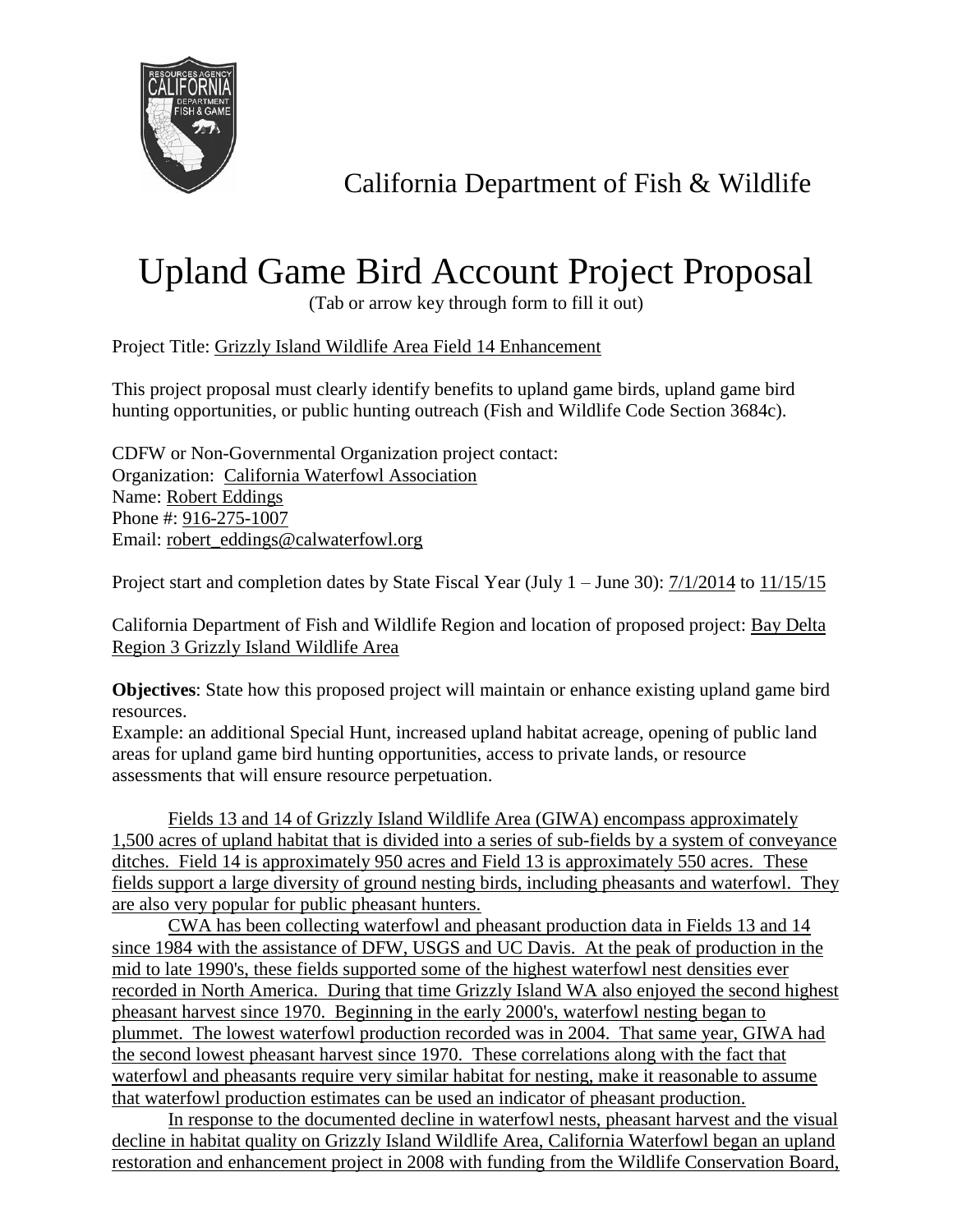Solano County and DFW. The purpose of the project was to evaluate waterfowl nesting response to various planting treatments. The project included planting 220 acres of native perennial grasses, 220 acres of a non-native upland mix (grain, forbs, annual and perennial grasses) and 150 acres of cereal grain. We have not completed a full analysis of all the data, but certain responses are extremely clear. Once the project began in 2009 waterfowl production (and assumingly pheasant production) increased immediately.

In addition to the data that CWA collected, GIWA staff also conducted regular pheasant brood count surveys in the immediate project area. This information along with the overall pheasant harvest for the entire wildlife area is presented in the graph below. From 2009-2011 pheasant numbers increased dramatically. Following waterfowl production, pheasant production fell off in 2012. We believe this is a result in a relatively dry spring, which resulted in marginal habitat quality in many areas.

After seeing the results of the project completed in 2011, GIWA and CWA staff have agreed that pursuing funding to continue to systematically enhance the upland habitat in Fields 13 and 14 would be extremely beneficial to pheasants, waterfowl and other wildlife that depend on the upland habitat found in these fields. This proposal, along with the proposal submitted last for funding to the Upland Game Bird Account last year, will help us do just that. It is our intent to attempt to enhance approximately 200 acres of upland habitat in Fields 13 and 14 each year.



**Benefits**: Describe benefits to upland game bird species, upland game bird public hunting opportunities, or public outreach and education relating to upland game bird hunting.

In preparation for this application, GIWA and CWA staff toured Fields 13 and 14 to evaluate habitat quality, and compared that against CWA's nesting data to identify approximately 200 acres of poor quality habitat on which we believe we can improve using the techniques and seed mixes developed during the previous project in an economically efficient manner. The primary cause of poor habitat quality is the dominance of noxious weeds (lepidium and phragmites) and invasive annual grasses (bromus sp and hordium sp). Herbicides will be used to control all non-desirable plants before the ground is disturbed. DFW and CWA staff will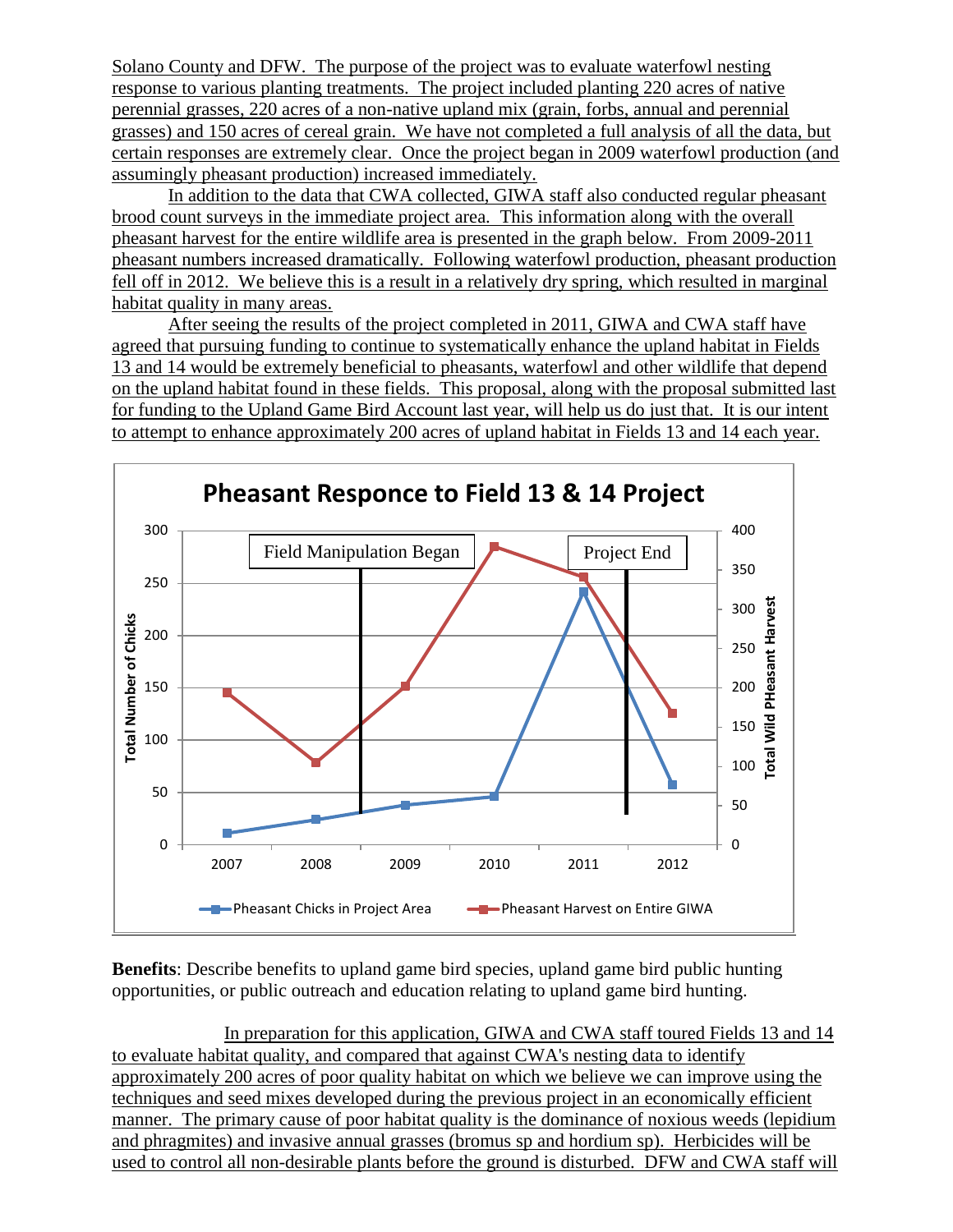provide equipment and labor to apply the herbicide. After the herbicide application has taken effect, the area will be mowed, plowed and/or disced. Observations of planting efforts in adjacent fields suggest there may be significant local variability in soil fertility. Soil samples will be collected, analyzed and used to determine if any fertilization is needed. Once the fields are clean, a seed mix designed to provide quality spring nesting cover and fall forage (grains, annual grasses, perennial grasses and forbs) will be planted. If needed, fertilizer will be applied as recommended by a local agricultural advisor. The enhanced upland habitat should support a higher density of nesting pheasants, provide better brood rearing conditions which will increase natural pheasant recruitment. The increase in pheasant recruitment should subsequently improve hunting success in the project area and nearby fields.

**Schedule of project tasks:** A brief project summary is required annually for multi-year projects and a final project report by August  $1<sup>st</sup>$  following the fiscal year of project completion. Please summarize your projected tasks by date:

| <b>Tasks</b>                                     | <b>Start Date</b> | <b>Finish Date</b> |
|--------------------------------------------------|-------------------|--------------------|
| Chemical application to control weeds            | 7/1/2014          | 6/31/2015          |
| Prep fields for planting (mow, disc, plow, etc.) | 8/1/2015          | 9/31/2015          |
| Plant and fertilize fields                       | 10/1/2015         | $11/30 - 2015$     |

The following pages include tables that you may use to fill in your budget breakdown. Please feel free to generate your own tables, but all information must be included. Additional information such as area maps should also be included.

## *SEE ATTACHED BUDGET TABLE*

List any CDFW personnel participation by name and classification:

Name: Pat Graham Classification: Wildlife Habitat Supervisor II Name: Erin Hanahoe Classification: Environmental Scientist Name: Scott Miller Classification: Tractor Operator/Laborer